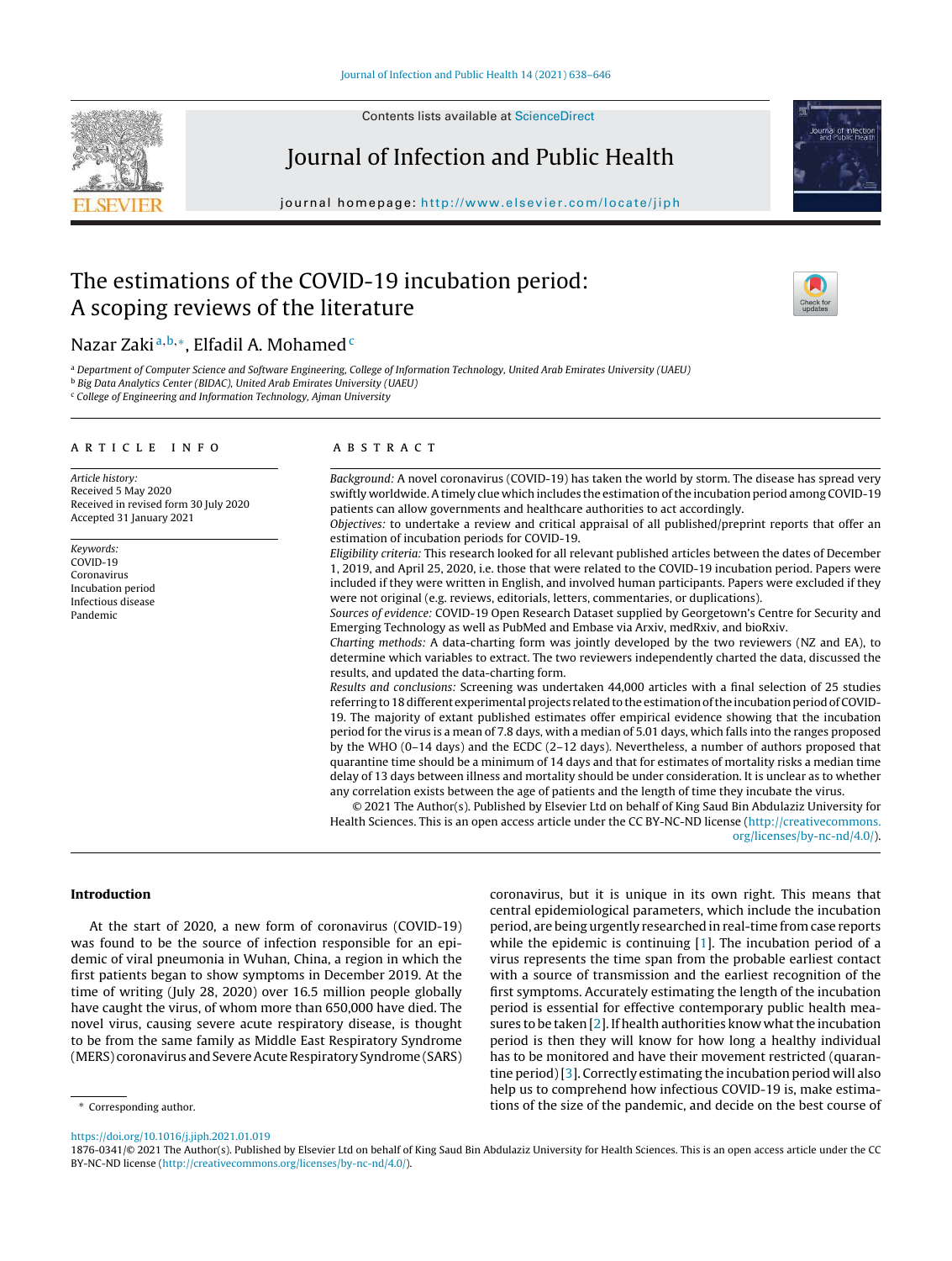action [[4–7\].](#page-8-0) With insufficient data available to definitively state what the incubation period for this virus is, the World Health Organisation (WHO) is working with a broad range of 0–14 days, the European Centre for Disease Prevention and Control (CDCDC) is working with a range of 2–14 days, and a number of studies have made the assumption that the incubation period is similar to that of the MERS and SARS coronaviruses [\[1\].](#page-8-0)

Various infectious/viral diseases have a variety of incubation periods. Nevertheless, for some infectious diseases, we are relatively certain about the incubation period. For every individual, the level of pathogens invading the body, their ability to reproduce and resist treatment will differ, and so for any specific disease, the data related to incubation periods should be treated with logarithm normal distribution [\[8\].](#page-8-0) Log-normal distribution represents the continuous probability distribution for a random variable with normal logarithm distribution. Incubation periods can usually be measured via biological experimentation and physiological observation. Accurately determining the incubation period will significantly influence controls to prevent transmission of the disease and official policy regarding it. Nevertheless, determining the incubation period for COVID-19 is no simple matter, due to the fact that there is no consistency in the quality of the available data. One reason for this is that generally, we can only discover the times when the patient was in contact with persons carrying the virus, and then assume that the incubation period runs from the earliest date of exposure to the appearance of clinical symptoms or medical diagnosis. This way of calculating the incubation period may well be responsible for overestimation. The objective of this study is to represent a Scoping Reviews of the literature in order to answer the essential question of what length the COVID-19 incubation period is. Due to the fact that no method currently exists, that can make an accurate estimation of the incubation period, the only option is to draw lessons from past experience/practice.

#### Methodology

#### *Protocol and registration*

The protocol in this paper was drafted using the Preferred Reporting Items for Systematic Reviews and Meta-analysis extension for Scoping Reviews (PRISMA-ScR) [\[32\].](#page-8-0) The Scoping Reviews is a type of knowledge synthesis, follow a systematic approach to map pieces of evidence, identify the main concepts behind a topic; and determine where the gaps are.

#### *Eligibility criteria*

This research looked for all relevant published articles between the dates of December 1, 2019, and April 25, 2020, i.e. those that were related to the COVID-19 incubation period. Papers were included if they were written in English, and involved human participants. Papers published via Arxiv, medRxiv, and bioRxiv were also considered. Papers were excluded if they were not original (e.g. reviews, editorials, letters, commentaries, or duplications).

#### *Information sources*

A search was run with the "COVID-19 Open Research Base set" provided by Georgetown's Centre for Security and Emerging Technology. This dataset can be found at [https://cset.georgetown.edu/](https://cset.georgetown.edu/covid-19-open-research-dataset-cord-19/) [covid-19-open-research-dataset-cord-19/.](https://cset.georgetown.edu/covid-19-open-research-dataset-cord-19/) It comprises more than 55,000 academic articles, and more than 44,000 of them have some reference to COVID-19, SARS-CoV-2, and other forms of coronavirus. This dataset is openly available to the global research community to employ using new techniques in Natural Language Processing (NLP) and other forms of Artificial Intelligence for the generation of novel insights supporting the continuing battle with the pandemic. This dataset is regularly updated when new research appears in peer-reviewed publications and archive services, e.g. bioRxiv, medRxiv, et cetera.

#### *Search*

For reviewing every article in the dataset we employed the Bidirectional Encoder Representations from Transformers for Biomedical Text Mining (BioBERT) model [\[9\],](#page-8-0) which is a biomedical language representation model created to assist in mining biomedical texts. The inspiration for the model comes from the pre-trained language model BERT [\[10\]](#page-8-0) created by Devlin J.et al. BioBERT resolves the difficulties caused by moving from a trained corpus for general use to biomedical use and assists in the understanding of complex biomedical texts as are found with the work on COVID-19. The model was taken from the Github [https://github.](https://github.com/dmis-lab/biobert) [com/dmis-lab/biobert](https://github.com/dmis-lab/biobert). Filtering ofthe articles was then undertaken using keywords and questions, e.g. "What is the incubation period of COVID/normal coronavirus/SARS-CoV-2/nCoV".

#### *Selection of sources of evidence*

Besides the automated search conducted using the (BioBERT) model [[9\],](#page-8-0) an independent search was undertaken by the two reviewers (NZ and EA), who examined the PubMed, and Google Scholar databases.

To increase consistency, both reviewers screened the automated and manually extracted publications and discussed the results before beginning screening for the review. Both reviewers independently evaluated the titles, abstracts, and then the full text of all publications identified by our automated and manual searches for potentially relevant publications. Disagreements on study selection and data extraction were settled by consensus and discussion. No third opinion was needed.

#### *Data charting process*

A data-charting form was jointly developed by the two reviewers (NZ and EA), to determine which variables to extract. The two reviewers independently charted the data, discussed the results, and continuously updated the data-charting form. The charting table was further refined at the review stage and updated accordingly.

#### *Data items*

We abstracted data on paper reference number, author name, publication venue, the incubation period reported, methods for estimating the incubation period, number of cases (patients), the location where the study is conducted, and additional note.

#### *Critical appraisal of individual sources of evidence*

We performed an in-depth assessment of each published/preprint report that offers an estimation of incubation periods among COVID-19 patients. Unlike other topics, the estimation of incubation periods for novel COVID-19 disease is specific and doesn't need the usage of tools to appraise the quality of the knowledge synthesis methods.

#### *Synthesis of results*

We grouped the selected studies by the types of studies in which the estimations of incubation periods are mentioned which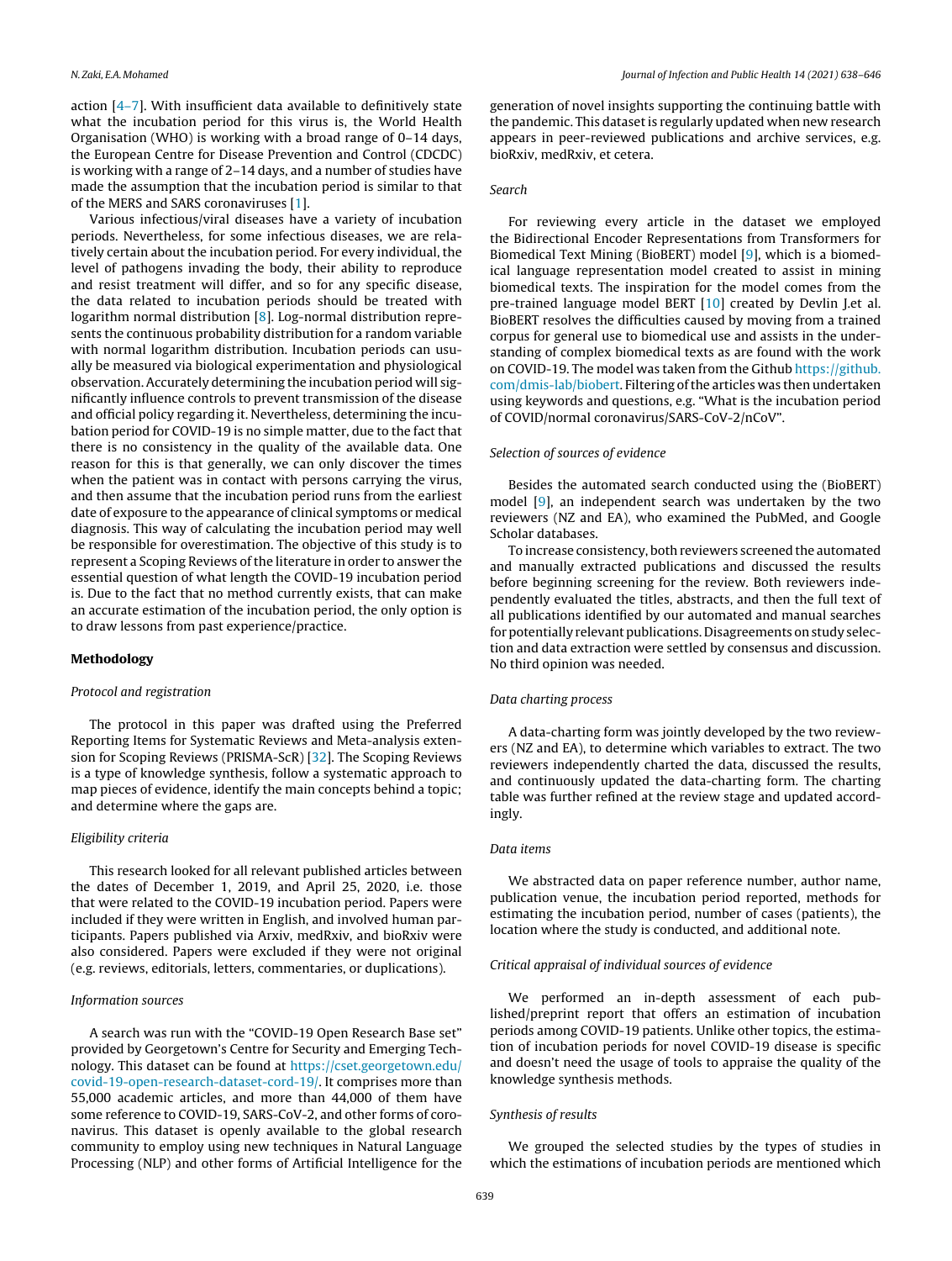

Fig. 1. Flowchart of the study inclusions and exclusions of articles.

includes: Estimating the incubation period, transmission characteristics, clinical characteristics, epidemiological characteristics, and case studies. Where we identified a systematic review, we counted the number of studies included in the review that potentially met our inclusion criteria and noted how many studies were excluded and the reasons for the exclusions.

#### Results

#### *Selection of sources of evidence*

As illustrated in Fig. 1, a systematic approach was used to automatically screen the full "COVID-19 Open Research Dataset". Through employing BioBERT, out of the 44,000 articles, just 25 articles were found that scored highly on confidence rating. An additional search was run employing Google Scholar and PubMed to make sure that every relevant article was included. Every paper previously found was in the top 25 results alongside four other articles. Each of the 29 papers has been read thoroughly, causing nine articles to be excluded from the list for the following reasons: one was simply a report of earlier studies into incubation periods, one related to techniques for estimating incubation periods, two were letters to editors, one was a literature review regarding the geometric features of SARS-CoV-2, one was a perspective paper, and the other four were either irrelevant or redundant. The ultimate list of 18 articles was split into five categories, with four articles focusing on the study of incubation periods, seven on characteristics of transmission, two on clinical characteristics, four case studies, and one last paper related to epidemiological characteristics.

#### *Synthesis of results*

#### *Estimating the incubation period*

Backer J.et al. [1) employed travel histories and symptom onsets for 88 confirmed cases discovered beyond the boundaries of Wuhan, China, in the early stage of the coronavirus outbreak. These authors estimated that the incubation period ranged from 2.1 to 11.1 days (2.5th to 97.5th percentile) and that the mean incubation period was 6.4 days (95% CI: 5.6–7.7). This research offers empirical evidence and falls into the previously mentioned incubation periods estimated by both the ECDC and the WHO [[11\].](#page-8-0) The researchers employed three parametric forms related to the distribution of the incubation period: lognormal distribution, gamma distribution, and the Weibull distribution. They employed uniform prior probability distribution for the exposure interval related to the point of infection for all 88 individuals. The researchers used posterior distribution samples employing the RStan package within R software version 3.6.0 (R Foundation, Vienna, Austria) [[12\].](#page-8-0)

Natalie ML. Et al [[2\]](#page-8-0) examined COVID-19′ s epidemiological characteristics and incubation period. The researchers harvested information relating to confirmed diagnoses of COVID-19 infection beyond the disease epicentre in Wuhan, China, using official reporting from state institutes and reporting on mortalities both within and outwith Wuhan. The data used by the authors was either directly harvested from government sources or from news websites reporting government statements. The data collection process was real-time, so it was added to as further details emerged. The final data selection represented a selection of reported cases up to January 31, 2020. The outcomes of this research concluded that the incubation period falls into a range of 2–14 days (95% CI), with the mean being approximately five days as found by employing best-fit lognormal distribution. Mean time between the onset of symptoms and admission to hospital (either for treatment or isolation) was estimated to be between three and four days with no truncation and between five and nine days with right truncation. On the basis of the 95th percentile estimate for the incubation period, the researchers recommended that exposed individuals should be quarantined for a minimum of 14 days. When making estimates of the risk of fatality in COVID-19 cases, the median time delay between illness onset and death of 13 days (17 days with right truncation) should be taken into account.

Jiang X et al. [[13\]](#page-8-0) undertook research making a comparison between incubation periods for MERS, SARS, and SARS-CoV-2. The researchers reported that SARS-CoV-2 has an extended incubation period, which has led to modifications in official policy for control and screening. To prevent the virus spreading, any individual who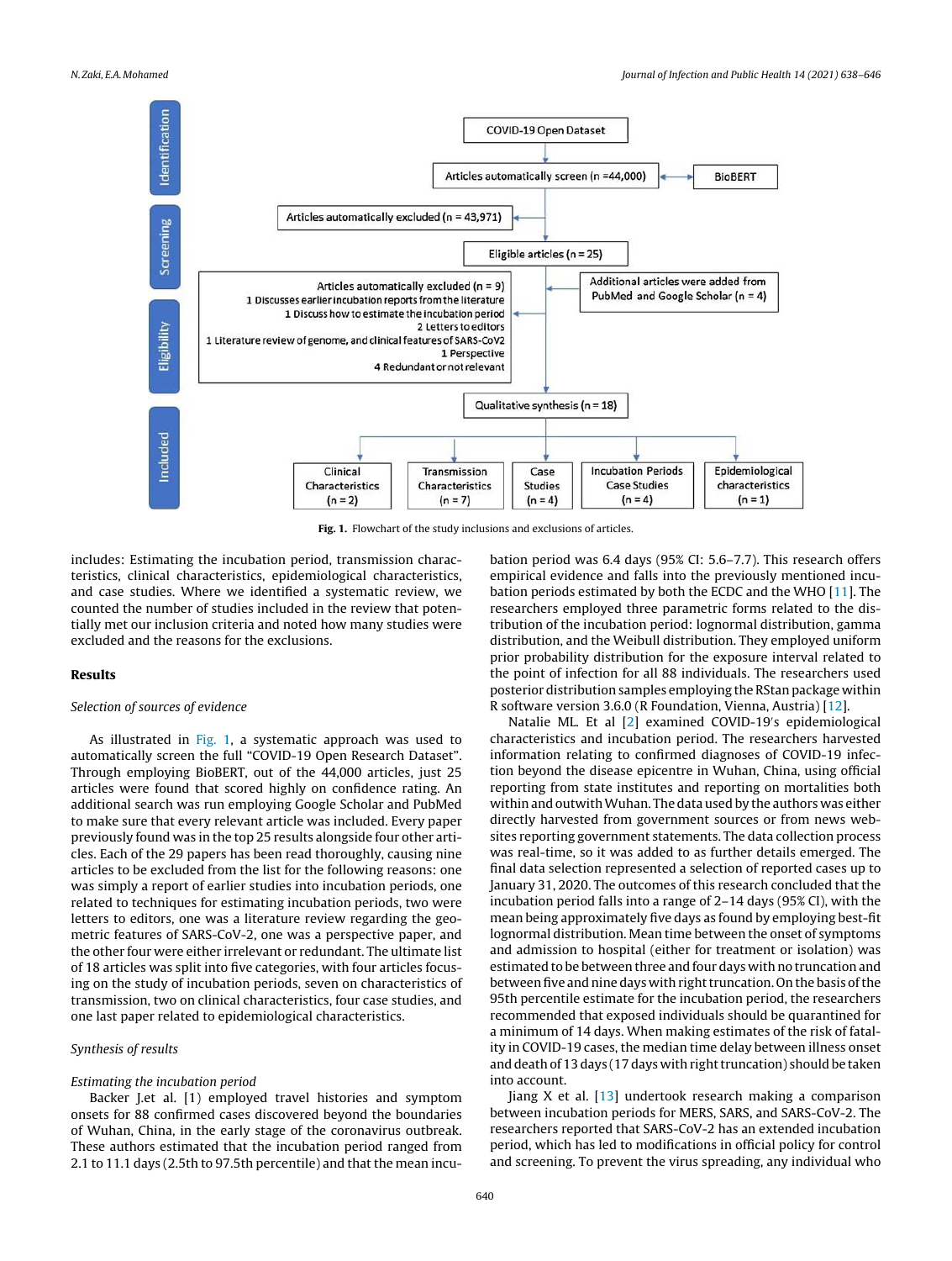may have been exposed should go into isolation for 14 days, this being the outer limit of predictions for incubation times. Nevertheless, by analyzing a large dataset for this research, researchers report that no identifiable difference exists between incubation times for SARS-CoV-2, severe acute respiratory syndrome coronavirus (SARS-CoV), and the Middle East respiratory syndrome coronavirus (MERS-CoV), which highlights the requirement for more extensive and better-annotated datasets. This research covered 49 patients with SARS-CoV-2 who had definite dates for the first exposure, end of exposure and beginning of symptoms, 153 patients with SARS-CoV, and 70 MERS-CoV patients; this data was amalgamated from seven separate papers. The results indicated that MERS incubates on average 5.8 days (95% CI: 5−6.5), SARS-CoV 4.7 days (95% CI: 4.3−5.1), and SARS-CoV2 4.9 days (95% CI: 4.4–5.5). This demonstrates that the longest incubation period is MERS-CoV, with SARS-CoV2 second longest.

Lauer Stephen et al. [[14\]](#page-8-0) researched the COVID-19 incubation period by looking at diagnosed cases that have been publicly reported. The aim of the study was to ascertain COVID-19′ s incubation period and to detail its implications for public health. The researchers examined diagnosed cases of COVID-19 occurring between January 4, 2020, and February 24, 2020. The research covered 181 subjects diagnosed with SARS-CoV-2 infection outwith Hubei province, China by examining press releases and news reports from 50 different provinces, regions, and nations. The researchers harvested information regarding patient demographics, dates/times of possible exposure, the onset of symptoms, the onset of fever, and admission to the hospital. The researchers estimate that, conservatively, 101/10,000 cases (99th percentile, 482) will experience symptom onset more than 14 days after being quarantined or actively monitored. Nevertheless, the researchers noted that severe cases could be overrepresented in public reporting; it is possible that severe and mild COVID 19 infections have different incubation periods. This research adds to the evidence that COVID-19 is similar to SARS in having a median incubation period of around five days. This recommendation comes from the research looking at proposed quarantine/active monitoring times for subjects with potential exposure to the virus.

#### *Transmission characteristics*

Li Q. et al. [[15\]](#page-8-0) researched the early data regarding transmission dynamics for the virus in Wuhan, estimating the mean incubation period at 5.2 days (95% CI: 4.1−7.0), with the distribution's 95th percentile being 12.5 days. The researchers fitted a log-normal distribution to data regarding the history of exposure and date of onset using only those cases where detailed information was available to estimate the length of incubation. Their preliminary estimate of the distribution of the incubation period offers strong support for the case that exposed subjects should be quarantined or put under medical observation for 14 days. Nevertheless, this study's accuracy may be questioned as the estimate was made using data from just 10 patients.

Meili L. Et al [\[16\]](#page-8-0) researched the transmission characteristics of China's COVID-19 outbreak. They took individual patient histories from COVID-19 subjects in China (not from Hubei Province) for estimating the distribution of the time for generation, incubation, and the time span between onset of symptoms and isolation/diagnosis. On average, patients were isolated 3.7 days after the onset of symptoms, and diagnosed after 6.6 days. The average patient was found to be infectious 3.9 days prior to displaying any notable symptoms. This militates against effective quarantining or contact tracing. With contact tracing, isolation, and quarantine, the baseline reproduction number is estimated at 1.54, with the majority of infection attributable to super spreaders. The authors of this research, on this basis, suggested that 14 day quarantine periods would fail for 6.7% of subjects; they proposed 22-day quarantine becoming standard.

This research gave an estimation of the mean incubation period as 7.2 days.

Lauren C.T.et al. [[17\]](#page-8-0) researched the estimations for transmission intervals for COVID-19. The researchers used transmission clusters for estimations of serial interval distribution and incubation period. They used information on outbreaks in Tianjin, China (between January 21 and February 27), and Singapore (between January 19 and February 26). Interval censoring was employed (R package icenReg [\[18\]\)](#page-8-0) for making parametric estimations of the distribution of the incubation period. Mean incubation periods for Tianjin were estimated at nine days (7.92, 10.2) and for Singapore 7.1 days (6113, 8.25). It was additionally recorded by the researchers that in both datasets cases that occurred earlier showed shorter incubation periods.

China Chengfeng Q. et al.[\[19\]](#page-8-0) undertook research into the virus's transmission and clinical characteristics. This research comprised a contact investigation involving 104 patients in special hospitals in Hunan province from January 22, 2020, and February 12, 2020. Collection and analysis were made ofinformation regarding patient demographics, clinical, laboratory, and radiological findings, medication administered, and patient outcomes. Confirmation of patient illness was made with the PCR test. The patients had a mean age of 43 (ranging from 8 to 84), with 52.88% female. The researchers found a median incubation period of six (range 1−32) days; eight patients incubated between 14 and 17 days, and eight patients incubated between 18 and 30 days.

Yan Bei et al. [[20\]](#page-8-0) undertook research into cases where it was assumed that the virus had been passed by an asymptomatic carrier. This research looked at a family from Anyang, China, of which five members were suffering COVID-19 pneumonia who had, prior to developing symptoms, been in contact with an asymptomatic member of the family who had traveled to see them from Wuhan, the origin of the pandemic. The timeline they uncovered implies that the coronavirus could have been passed on by this asymptomatic carrier. The first patient to develop symptoms incubated for 19 days, a long period but one which falls within the reported range (0–24 days). This patient initially produced a negative return for the RT-PCR test; RT-PCR is a common test for diagnostic virology and does not often return false positives, so her second result from this test was probably not a false positive, and so it was assumed that she was infected with the coronavirus that is responsible for COVID-19.

Wei Xia et al. [\[21\]](#page-8-0) undertook research into how the coronavirus was transmitted in incubation periods in 2019. The researchers harvested data on the demographics, possible exposure, and time to symptom onset for confirmed cases published by local Chinese authorities. They assessed the possibilities of transmission in the course of the incubation period for 50 clusters of infection; these included 124 cases outwith Wuhan/Hubei province. Every secondary case examined and been in contact with a first-generation case prior to experiencing symptoms. This research found that the mean incubation period for COVID-19 was 4.9 days (95% CI, 4.4–5.4), with a range of 0.8–11.1 days (2.5th to 97.5th percentile). The infectious curve demonstrated that 73% of secondary cases became infected prior to symptoms appearing for first-generation cases; this was especially the case in the final three days of incubation. These findings demonstrated that COVID-19 is transmitted between those who are in close contact in the course of incubation, which could indicate a weakness in the quarantine system. Robust workable countermeasures are required for the prevention or mitigation of the virus being transmitted asymptomatically amongst high-risk populations in the course of the incubation period.

Juanjuan Z.[\[22\]](#page-8-0) undertook research into the evolution of COVID-19′ s transmission dynamics and epidemiology outwith Hubei province. It was hoped that being able to understand the evolution of the transmission dynamics and epidemiology outwith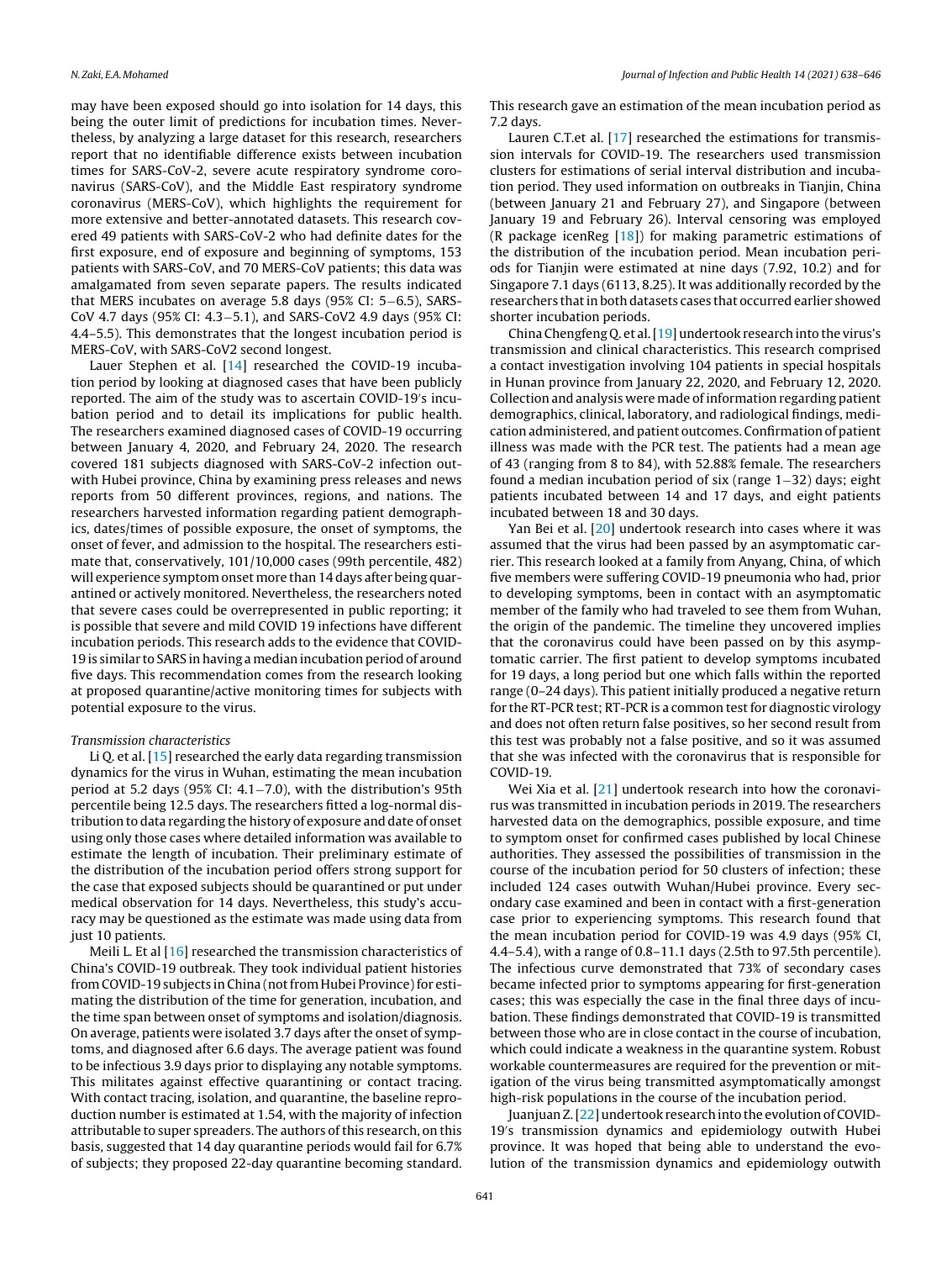the center of the epidemic would provide useful information that could be used as guidance for intervention policies. The researchers harvested data on individuals whose diagnosis was confirmed by laboratory testing in mainland China (apart from Hubei) that was reported by official public sources between January 19 and February 17, 2020. The date of the fourth time the case definition was revised (January 27) was employed as a means of dividing the epidemic into two phases (December 24-January 27 and January 28-February 17) as dates for symptom onset. Trends were estimated in terms of central time-event periods and subject demographics. This research encompassed 8579 cases, covering 30 provinces. The median age of the subjects was 44 years (range 33–56); as the epidemic continued, more cases emerged in the younger age groups and for the elderly (those aged over 64). Mean time between symptom onset and hospitalization fell from 4.4 days (% 95% CI 0.0–14.0) between December 24 and January 27, down to 2.6 days (0.0–9.0) between January 28 and February 17. For the whole period, the mean incubation period was calculated at 5.2 days (1.8–12.4) with the mean serial interval being 5.1 days  $(1.3-11.6)$ .

#### *Clinical characteristics*

Shaoqing et al. [[23\]](#page-8-0) undertook research investigating the clinical characteristics and outcomes for patients submitting to surgery in the COVID-19 incubation period. The researchers undertook the analysis of clinical data for 34 subjects submitting to elective surgery during the COVID-19 incubation period at four Chinese hospitals (Renmin, Tongji, Zhongnan, and Central) in Wuhan between January 1 and February 5, 2020. The patients had a median age of 55, with 20 of them (58.8%) being female. Every patient exhibited COVID-19 pneumonia symptoms within a short time of surgery, with abnormalities showing on chest CT scans. Symptoms exhibited by these patients encompassed fever (31 (91.2%)), fatigue (25 (73.5%)) and a dry cough (18 (52.9%)). 15 of the patients (44.1%) had to be admitted to the intensive care unit (ICU) as the disease progressed, and seven of these died (20.5%). Every patient examined in this research had been directly exposed to the environment in Wuhan before being admitted to the hospital; no patient had exhibited any symptoms of COVID-19 prior to surgery. It was notable how swiftly the COVID-19 symptoms appeared once surgery had been completed, with the infection being confirmed by the laboratory within a short period. The time gap between hospital admission and surgery (median time 2.5 days) is less than the median incubation period of 5.2 days found in patients with laboratory-confirmed infections in Wuhan [[15\];](#page-8-0) it is also less than the general incubation time in hospitals in China (median time 4.0 days, from research into infected patients from 552 Chinese hospitals [\[19\]\)](#page-8-0). Taken together, this evidence is confirmation of the hypothesis that patients within this research were incubating COVID-19 prior to submitting to surgery.

Guan et al. [\[24\]](#page-8-0) undertook research into coronavirus' clinical characteristics within China. They reviewed data for 1099 patients who had a COVID-19 diagnosis confirmed by the laboratory; data came from 552 hospitals across 32 provinces and municipalities of mainland China up to January 29, 2020. Only data from 291 patients were used to calculate incubation periods, these being patients who had a clear idea of the date they had been exposed. The patients had a median age of 47 years, with 58.1% male and 41.9% female. 1.18% of the subjects had been in direct wildlife contact, 31.30% had visited Wuhan, and 71.80% had been in contact with people from Wuhan. There was found to be a median incubation period of four days (interquartile range between two and seven days).

#### *Case studies*

Jasper F.C. et al. [\[25\]](#page-8-0) looked at a cluster of pneumonia within a family associated with COVID-19. The researchers examined

clinical, laboratory, epidemiological, microbiological, and radiological outcomes for five patients (aged between 36 and 66 years) from the same family who all manifested idiopathic pneumonia upon their return to Shenzen, Guangdong province, having visited Wuhan from December 29, 2019, to January 4, 2020. All patients exhibited at least one and sometimes more of the symptoms of diarrhea, upper/lower respiratory tract problems, or fever, within 3–6 days after being exposed. The patients attended hospital between six and ten days from symptoms appearing. The findings of this research accord with other accounts of COVID-19 transmission in family/hospital environments, and share features with reports of travellers with the infection in other areas.

Jin-Wei et al. [\[26\]](#page-8-0) undertook research into 102 cases of COVID-19 (51% male, 49% female) in Xiangyang, China, all of whom tested positive via RT-PCR. The cohort ranged in age from 1.5 years to 90 years, with a mean age of 50.38. The majority of subjects were aged between 50 and 70 years. Of the 71 subjects who had confirmed contact histories, 7 lived in Wuhan, 37 had traveled there, 4 had contact with patients who had been diagnosed with the virus, and 23 were members of families where infection clusters appeared. Analyzing 44 subjects where it was obvious where the contact occurred, incubation periods were between 1 and 20 days, with the mean being 8.09 days (4.99). Severe illness/death rates were lower than average, with certain patients incubating the virus for longer periods than would be predicted. The researchers made a recommendation that quarantine periods should be extended to 3 weeks where appropriate.

Yuanyuan H. l [\[27\]](#page-8-0) undertook research into COVID-19 patients who were long-term users of glucocorticoids. Across the world, clusters of patients having COVID-19 have been reported, with research demonstrating that person-to-person transmission is the chief route of infection. The research states that average incubation periods are between 2 and 14 days, with between 3 and 7 days being the most common. The research notes that incubation periods may be extended in some patients. The research reports on a family cluster of COVID-19; a 47-year-old female member of the family on long-term glucocorticoid therapy had no symptoms in a 14 day quarantine period but tested positive for COVID-19 antibodies 40 days after leaving Wuhan. These findings imply that long-term glucocorticoid use could be responsible for long incubation periods, atypical infection, and additional transmissions of the virus.

Rachael P.F et al. [[28\]](#page-8-0) undertook an investigation into Singapore's surveillance/response measures. This research examined three COVID-19 clusters associated with a church in Singapore, a business conference, and a visiting Chinese tour group in February 2020. The research employed inpatient medical records and interviews to harvest clinical and epidemiological data regarding subjects with a confirmed diagnosis of COVID-19; field investigations were undertaken for assessment of the ways these subjects had interacted with others and the potential ways in which they had acquired the virus. With overseas cases, open-source reports were used. At the time of the research (February 15, 2020) there were 36 infections with epidemiological links to the three Singaporean clusters mentioned above. 425 subjects who had had close contact with people from these clusters were put in quarantine. Those affected had generally had prolonged direct close contact with others, although it was not possible to exclude indirect transmission, e.g. through shared food or fomites. This research found a median incubation period for COVID-19 of four days (IQR 3−6). Serial intervals for transmission pairs were between three and eight days. The researchers came to the conclusion that the virus can be transmitted within communities and that local clusters of infection will appear in countries that welcomed high numbers of Chinese visitors prior to Wuhan being locked down and travel restrictions being imposed. The research further concluded that contact tracing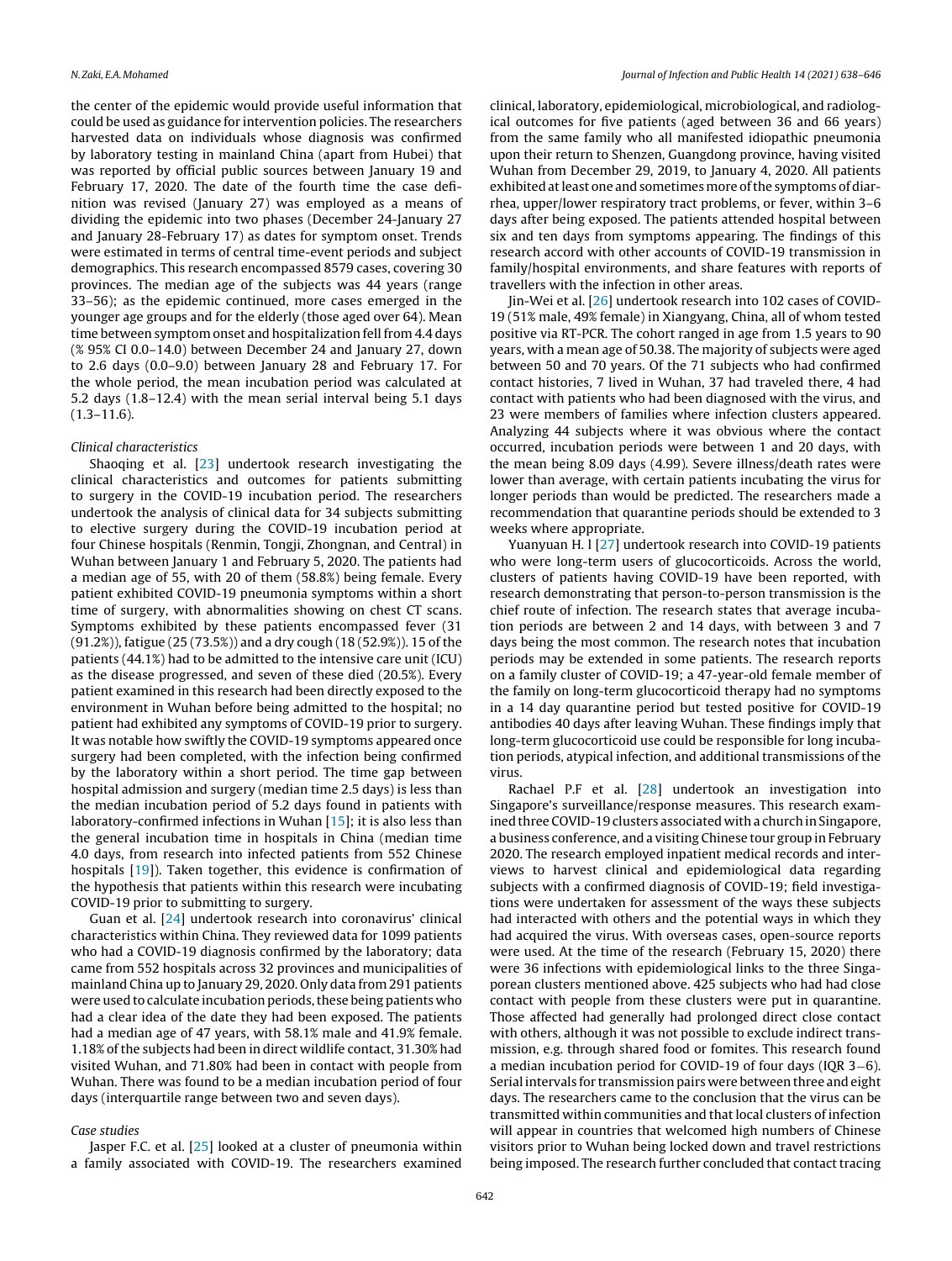### <span id="page-5-0"></span>Table 1

An overview of articles investigating and reporting on the incubation period of COVID-19.

| Ref.                                | <b>Incubation Period</b>                                                                                                  | Method for estimating the<br>incubation period.                                                                                                                                 | Number of cases                             | Location                                                          | Note                                                                                                                                                                                                                                       |
|-------------------------------------|---------------------------------------------------------------------------------------------------------------------------|---------------------------------------------------------------------------------------------------------------------------------------------------------------------------------|---------------------------------------------|-------------------------------------------------------------------|--------------------------------------------------------------------------------------------------------------------------------------------------------------------------------------------------------------------------------------------|
| <b>Incubation Period</b><br>Studies |                                                                                                                           |                                                                                                                                                                                 |                                             |                                                                   |                                                                                                                                                                                                                                            |
| $\lceil 1 \rceil$                   | 6.4 days (95% CI: 5.6-7.7),<br>ranging from 2.1 to 11.1<br>days (2.5th to 97.5th<br>percentile)                           | Probability density<br>function (PDF). Used a<br>doubly interval-censored<br>likelihood function to<br>estimate the parameter<br>values. Used RStan package<br>in R             | 88                                          | Outside Wuhan.<br>China                                           | The study provides empirical evidence and the estimation is<br>within the range for the incubation period of 0-14 days assumed<br>by the WHO and of $2-12$ days assumed by the ECDC [11].                                                  |
| $[2]$                               | 5 days (2-14 days with 95%<br>confidence)                                                                                 | Best-fit lognormal<br>distribution                                                                                                                                              | Real-time data                              | outside of the Wuhan,<br>China                                    | Recommend the length of quarantine to be at least 14 days.<br>The median time delay of 13 days from illness onset to death<br>should be considered when estimating the fatality risk.                                                      |
| $[13]$                              | SARS-CoV2 4.9 (95%<br>$CI: 4.4 - 5.5)$<br>SARS-CoV 4.7(95% CI:<br>$4.3 - 5.1$<br>MERS-CoV 5.8 (95% CI:<br>$5 - 6.5$       | Fitted Weibull, lognormal,<br>and gamma distributions                                                                                                                           | SARS-CoV2 49<br>SARS-CoV 153<br>MERS-CoV 70 | China                                                             | long incubation time was reported to be associated with<br>SARS-CoV-2 infection, leading to adjustments in screening and<br>control policies.                                                                                              |
| $[14]$                              | Median 5.1 days (95% CI,<br>$4.5 - 5.8$ days)                                                                             | Estimated the incubation<br>time using a previously<br>described parametric<br>accelerated failure time<br>model. Doubly<br>interval-censored data.<br>Data reduction technique | 181                                         | Regions, and countries<br>outside Wuhan, Hubei<br>province, China | 101 out of every 10,000 cases (99th percentile, 482) develop<br>symptoms after 14 days of active monitoring or quarantine.<br>This work provides additional evidence for a median incubation<br>period of approximately 5 days, like SARS. |
| Transmission<br>Characteristics     |                                                                                                                           |                                                                                                                                                                                 |                                             |                                                                   |                                                                                                                                                                                                                                            |
| [15]                                | 5.2 days (95% confidence<br>interval (CI): $4.1 - 7.0$ ), with<br>the 95th percentile of the<br>distribution at 12.5 days | Estimated by fitting a<br>log-normal distribution to<br>data on exposure histories<br>and onset dates in a subset<br>of cases with detailed<br>information available.           | 10                                          | Wuhan, China                                                      | The estimation was based on information from only 10 cases and is<br>somewhat imprecise.<br>The incubation period reported is Within the WHO limit.                                                                                        |
| [16]                                | Mean of 7.2 days                                                                                                          | Gamma distribution and a<br>log-normal distribution                                                                                                                             |                                             | Chinese provinces<br>excluding Hubei                              | The authors stated that the recommended 14-day quarantine<br>period may lead to a 6.7% failure for quarantine and they<br>suggested a 22-day quarantine period.                                                                            |
| $[17]$                              | Mean incubation periods as<br>7.1 (6.13, 8.25) days for<br>Singapore and<br>$9(7.92, 10.2)$ days for<br>Tianjin           | Used interval censoring R<br>package icenReg [18] to<br>make parametric estimates<br>of the incubation period<br>distribution                                                   | 93 Singapore<br>135 Tianjin                 | Singapore, Tianjin (China)                                        | Both datasets had shorter incubation periods for earlier-occurring<br>cases.                                                                                                                                                               |
| $[19]$                              | Median incubation period<br>was<br>6 (rang, $1 - 32$ ) days, of 8<br>patients ranged from 18 to<br>32 days.               | Recorded Observation                                                                                                                                                            | 104                                         | Hunan, outside-Wuhan                                              | The incubation period of 8 patients exceeded 14 days.                                                                                                                                                                                      |
| $[20]$                              | $1-19$ days                                                                                                               | Observation                                                                                                                                                                     | 5                                           | Anyang, China                                                     | The incubation period for patient 1 was 19 days, which is long but<br>within the reported range of 0-24 days                                                                                                                               |

643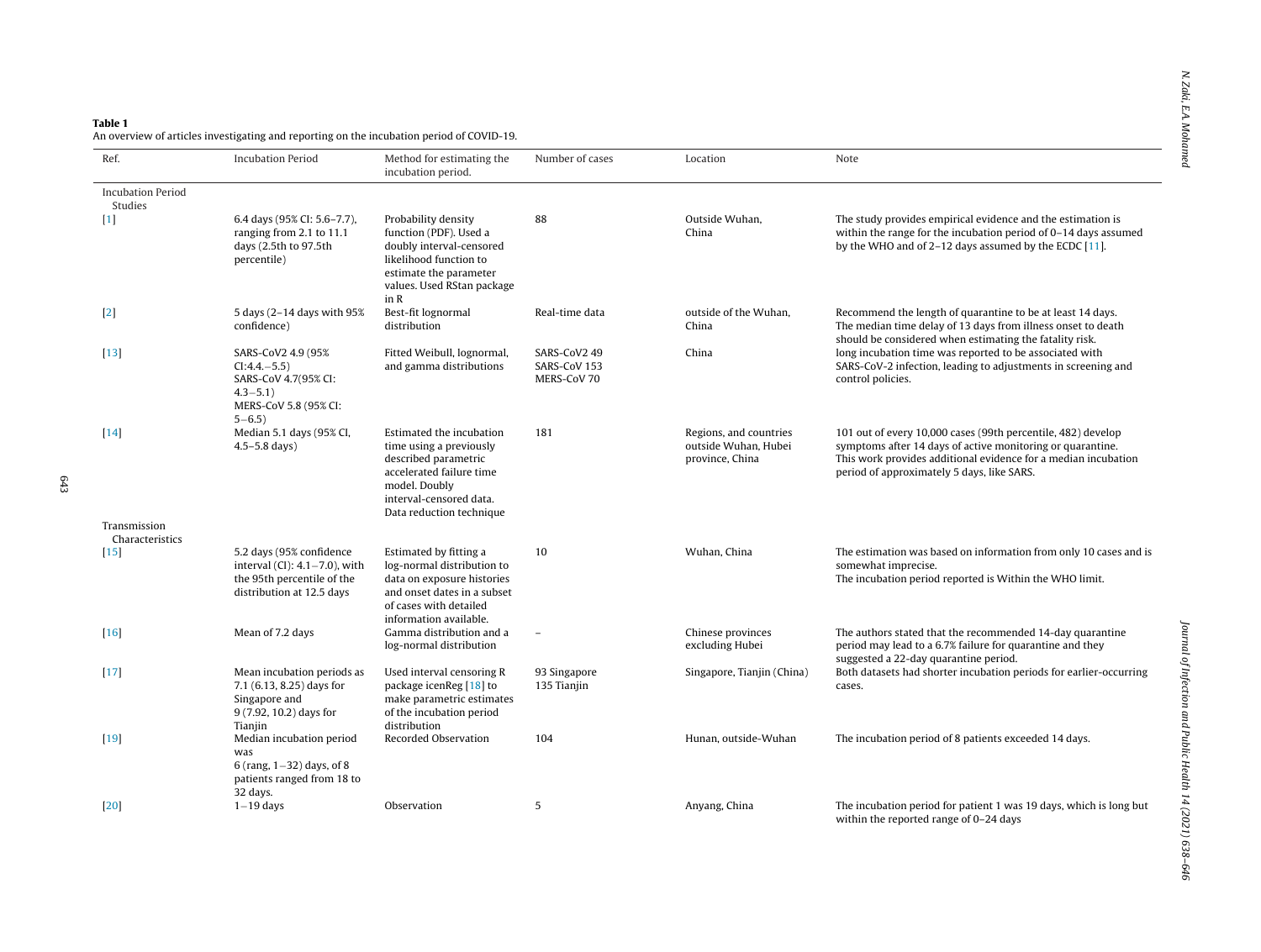| Ref.                                      | <b>Incubation Period</b>                                                                                                               | Method for estimating the<br>incubation period.                                                                                                                                               | Number of cases                 | Location                                          | Note                                                                                                                                                                                                                                                                                                                                                                                                                                                                                                                                                                                                                                                                      |
|-------------------------------------------|----------------------------------------------------------------------------------------------------------------------------------------|-----------------------------------------------------------------------------------------------------------------------------------------------------------------------------------------------|---------------------------------|---------------------------------------------------|---------------------------------------------------------------------------------------------------------------------------------------------------------------------------------------------------------------------------------------------------------------------------------------------------------------------------------------------------------------------------------------------------------------------------------------------------------------------------------------------------------------------------------------------------------------------------------------------------------------------------------------------------------------------------|
| $[21]$                                    | be 4.9 days (95% confidence<br>interval [CI], 4.4-5.4) days,<br>ranging from 0.8-11.1 days<br>(2.5th to 97.5th percentile)             | Used a Weibull<br>distribution-based survival<br>analysis model with the<br>extension of the<br>Kaplan-Meier estimator to<br>fit the curve of the<br>incubation period for<br>COVID-19 cases. | 124                             | Outside Wuhan city and<br>Hubei province in China | 73.0% of the secondary cases, their date of getting infected was<br>before symptom onset of the first-generation cases, particularly in<br>the last 3 days of the incubation period.<br>Strong and effective countermeasures should be implemented to<br>prevent or mitigate asymptomatic transmission during the<br>incubation period in populations at high risk.                                                                                                                                                                                                                                                                                                       |
| $[22]$                                    | 5.2 days (1.8–12.4) and the<br>mean serial interval at 5.1<br>days $(1.3 - 11.6)$ .                                                    | Lognormal distribution                                                                                                                                                                        | 8579 cases from 30<br>provinces | outside Hubei in mainland<br>China                | The mean time from symptom onset to hospital admission<br>decreased from 4.4 days (95% CI 0.0-14.0) from Dec 24 to Jan 27,<br>to $2.6$ days $(0.0-9.0)$ for the period of Jan 28 to Feb 17.                                                                                                                                                                                                                                                                                                                                                                                                                                                                               |
| <b>Clinical Characteristics</b><br>$[23]$ | Median incubation period<br>of 2.5                                                                                                     | Lognormal distribution                                                                                                                                                                        | 34                              | Wuhan                                             | The length of time from hospital admission to surgery (median<br>time, 2.5 days is shorter than the median incubation time of 5.2                                                                                                                                                                                                                                                                                                                                                                                                                                                                                                                                         |
| $[24]$                                    | Median incubation period<br>of 4                                                                                                       | Median, Observation (2-7<br>days)                                                                                                                                                             | 291                             | Mainland China                                    | days<br>The median age was 47 years, and 41.90% were females. Only<br>1.18% of patients had direct contact with wildlife, whereas 31.30%<br>had been to Wuhan and 71.80% had contacted people from Wuhan.                                                                                                                                                                                                                                                                                                                                                                                                                                                                 |
| Case Study<br>[25]                        | Patient $3 - (3 - 6)$ days after<br>exposure) Patients $1-4$<br>symptomatic (6<br>$-10$ days after symptom<br>onset)<br>5 not affected | Observation                                                                                                                                                                                   | 5                               | Wuhan                                             | 5 patients (aged 36-66 years)<br>The authors' findings are consistent with person-to-person<br>transmission of the novel coronavirus in hospital and family<br>settings, and the reports of infected travelers in other geographical<br>regions.                                                                                                                                                                                                                                                                                                                                                                                                                          |
| [26]                                      | Mean of 8.09 (4.99) days                                                                                                               | Mean, Observation                                                                                                                                                                             | 44                              | Xiangyang, China                                  | Most cases fell into the age group of 50-70 years old.<br>The rate of severe illness and death was low, whereas some<br>patients had a longer incubation period.                                                                                                                                                                                                                                                                                                                                                                                                                                                                                                          |
| $[27]$                                    | $2-14$ days, and mostly $3-7$<br>days.                                                                                                 | Observation                                                                                                                                                                                   | 3                               | Hunan, China                                      | A 47-year-old woman with long-term use of glucocorticoids did<br>not develop any symptoms within the 14- day quarantine period.<br>The results suggest that the long-term use of glucocorticoids might<br>cause atypical infections, a long incubation period, and extra<br>transmission of COVID-19.<br>Case 1 is a Wuhan-settled 47-year-old female. She has a more than<br>16-year history of systemic lupus erythematosus (SLE)<br>Case 2 is an 81-year-old male who lives in Yiyang. He has a history<br>of prostate cancer and coronary heart disease.<br>Case 3 is a 44-year-old female from Yiyang. She also had close<br>contact with her elder sister (Case 1). |
| $[28]$<br>Epidemiological                 | The Median incubation<br>period is 4 days.                                                                                             | Observations                                                                                                                                                                                  | 36                              | Tour group from China, in<br>Singapore            | Interpretation SARS-CoV-2 is transmissible in community settings,<br>and local clusters of COVID-19 are expected in countries with high<br>travel volume from China.<br>Enhanced surveillance and contact tracing are essential to<br>minimize the risk of widespread transmission in the community.                                                                                                                                                                                                                                                                                                                                                                      |
| Characteristics<br>[29]                   | Estimated average, mode<br>and median incubation<br>periods are 7.4, 4 and 7<br>days, respectively                                     | log-normal distribution                                                                                                                                                                       | 483                             | Henan, China                                      | COVID-19 patients show gender (55% vs 45%) and age (81% aged<br>between 21 and 60) preferences, possible causes were explored.<br>The incubation periods of 92% of the patients did not exceed 14<br>days.                                                                                                                                                                                                                                                                                                                                                                                                                                                                |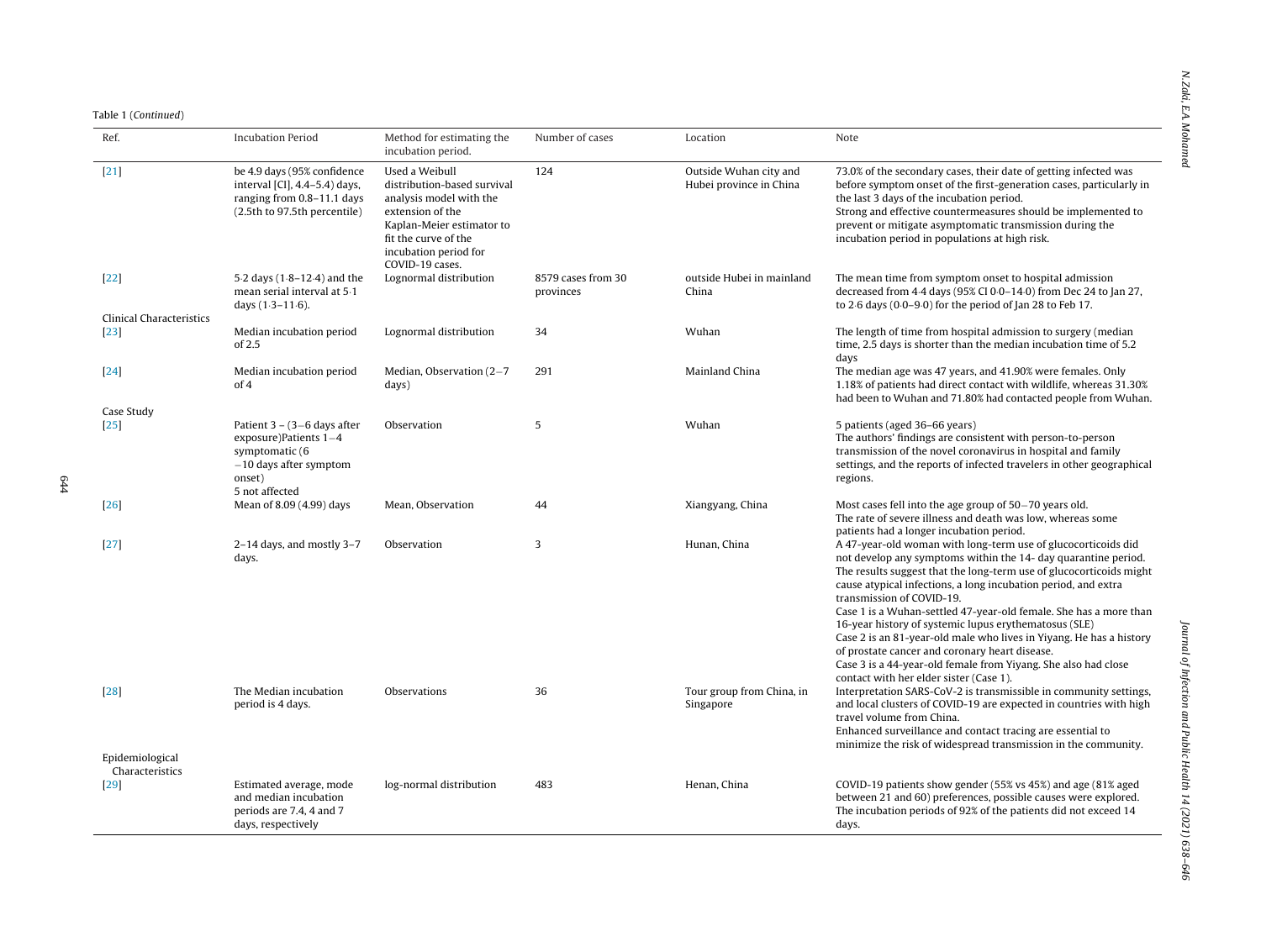and increased surveillance is necessary to prevent the virus from spreading widely across communities.

#### *Epidemiological characteristics*

China Pei W. et al. [[29\]](#page-8-0) undertook an investigation into COVID-19′ s epidemiological characteristics as found in the Chinese province of Henan, centered on publicly available data related to 1212 patients. The report mentions that these patients are 55% male and 45% female, with 81% being aged from 21 to 60 years. Statistical analysis undertaken with 483 patients on this cohort revealed that the estimated average median period was 7.4 days, the mode 4 days, and the median 7 days. 92% of patients did not have an incubation period in excess of 14 days.

#### *Results of individual sources of evidence*

[Table](#page-5-0) 1 summarises all of the articles under review/analysis, including the methodology employed for the estimation of incubation periods.

#### Discussion

#### *Summary of evidence*

In this Scoping Review, we identified 18 primary studies estimated the length of incubation periods among COVID-19 patients published between December 1, 2019, and April 25, 2020. On the basis of this research, it appears that the only means of estimating the incubation period for COVID-19 at present is logarithm normal distribution. Novel ways of effecting improvements to the estimation's accuracy in terms of estimating incubation periods should be investigated. This is an important issue because the date of infection and/or onset of symptoms are difficult to precisely identify. Nicholas G.R.et al. [\[31\]](#page-8-0) have made a comparison of two means of making such estimates. One method uses doubly intervalcensored data, and the other employs data reduction techniques making the calculation more tractable. The researchers used both methods on historical data relating to the incubation periods for respiratory syncytial virus and influenza A. The outcomes demonstrate that these methods reduce the demands for computational power to analyze the reduced data and make good estimates of median incubation times in many different experimental conditions. Nevertheless, the researchers do recommend that doubly interval-censored analysis should be used to estimate the distribution tails.

The systematic review undertaken by this research has demonstrated that the currently published estimations have offered empirical evidence that the virus' incubation period is approximately a median of 5.01 and a mean of 7.8 days, which falls into the 2–12 days assumption of the ECDC and the 0–14 days of the WHO [[11\].](#page-8-0)

Researchers like [\[2\]](#page-8-0) propose a recommended quarantine length of a minimum of 14 days, suggesting that fatality risks should be estimated using a median time of 13 days between first symptoms and mortality  $[14]$ . offered evidence that it is possible for symptoms to appear once patients have left a 14 day period of quarantine or active monitoring; the authors suggest that the median incubation time is around five days, similar to SARS. In  $[16]$ , the authors stated that 14-day quarantines may be insufficient to protect the public in 6.7% of cases; they, therefore, proposed that quarantine should be a minimum of 22 days. In [[19\]](#page-8-0) it was found that eight patients developed symptoms after more than 14 days from infection. In [\[20\]](#page-8-0) the authors referred to a patient who incubated the virus for 19 days, a substantial period but one which falls into the reported range (0–24 days).

It has yet to be conclusively demonstrated whether the age group as any impact on the time a patient incubates the virus. Out of 291 patients [\[24\]](#page-8-0) with an average age of 47, the incubation period was 4.0 days, for five patients [[25\]](#page-8-0) with an average age of 49.5 years it was 4.5 days, for 44 patients  $[26]$  $[26]$  with an average age of 60 years it was 4.99 days, and for two patients [\[27\]](#page-8-0) with an average age of 47 years, it was 4.5 days.

The authors of [\[27\]](#page-8-0) suggested that long-term glucocorticoid use could cause a delay in the onset of symptoms so that they would not appear until after a 14 day quarantine period had been completed. Long-term glucocorticoid use could be responsible for the atypical infection, longer incubation periods, and additional COVID-19 transmission.

[[13\]](#page-8-0) states that COVID-19 has a mean incubation period lower than MERS coronavirus but higher than SARS coronavirus [[21\].](#page-8-0) offers a final insight that robust and workable countermeasures must be putin place for the prevention and/or mitigation of asymptomatic transmission in the course of incubation amongst high-risk populations.

#### *Limitations*

The Scoping Reviews presented in this paper has some limitations. The reviews included not peer-reviewed articles. No meta-analysis was performed. Furthermore, this Scoping Review was an enormous undertaking and our results are only up to date as of April 25th, 2020. This research has looked at a single element of the virus behavior, viz. its incubation period. While health authorities must know how they can accurately estimate the virus' incubation period in order to direct the most effective public health interventions, select the best course of action and make estimations of the size of the epidemic, there is still no definitive answer as to what the incubation period is.

#### Conclusions

Throughout human history, epidemics have been a disrupter of human civilizations and caused staggering amounts of mortality and illness for both humans and animals [\[30\].](#page-8-0) A novel form of coronavirus (Sars-CoV-2) appeared in Wuhan, China, in December 2019; the virus was unexpected and swiftly spread worldwide. Many leading research laboratories and the WHO are striving to create a vaccine to protect against the disease. Nevertheless, as this is a new form of virus, there is much still to understand it. It is essential that we gain an understanding of the way the disease behaves.

In conclusion, the majority of extant published articles estimates offer empirical evidence showing that the incubation period for the virus is a mean of 7.8 days, with a median of 5.01 days, which falls into the ranges proposed by the WHO (0–14 days) and the ECDC (2–12 days). Moreover, a number of authors proposed that quarantine time should be a minimum of 14 days and that for estimates of mortality risks a median time delay of 13 days between illness and mortality should be under consideration.

It is unclear as to whether any correlation exists between the age of patients and the length of time they incubate the virus. Finally, it is generally agreed that robust precautions must be put in place for the prevention and/or mitigation of asymptomatic transmission to high-risk patients caused by those incubating the virus.

#### Funding

None.

#### Competing interests

The authors declare that they have no competing interests.